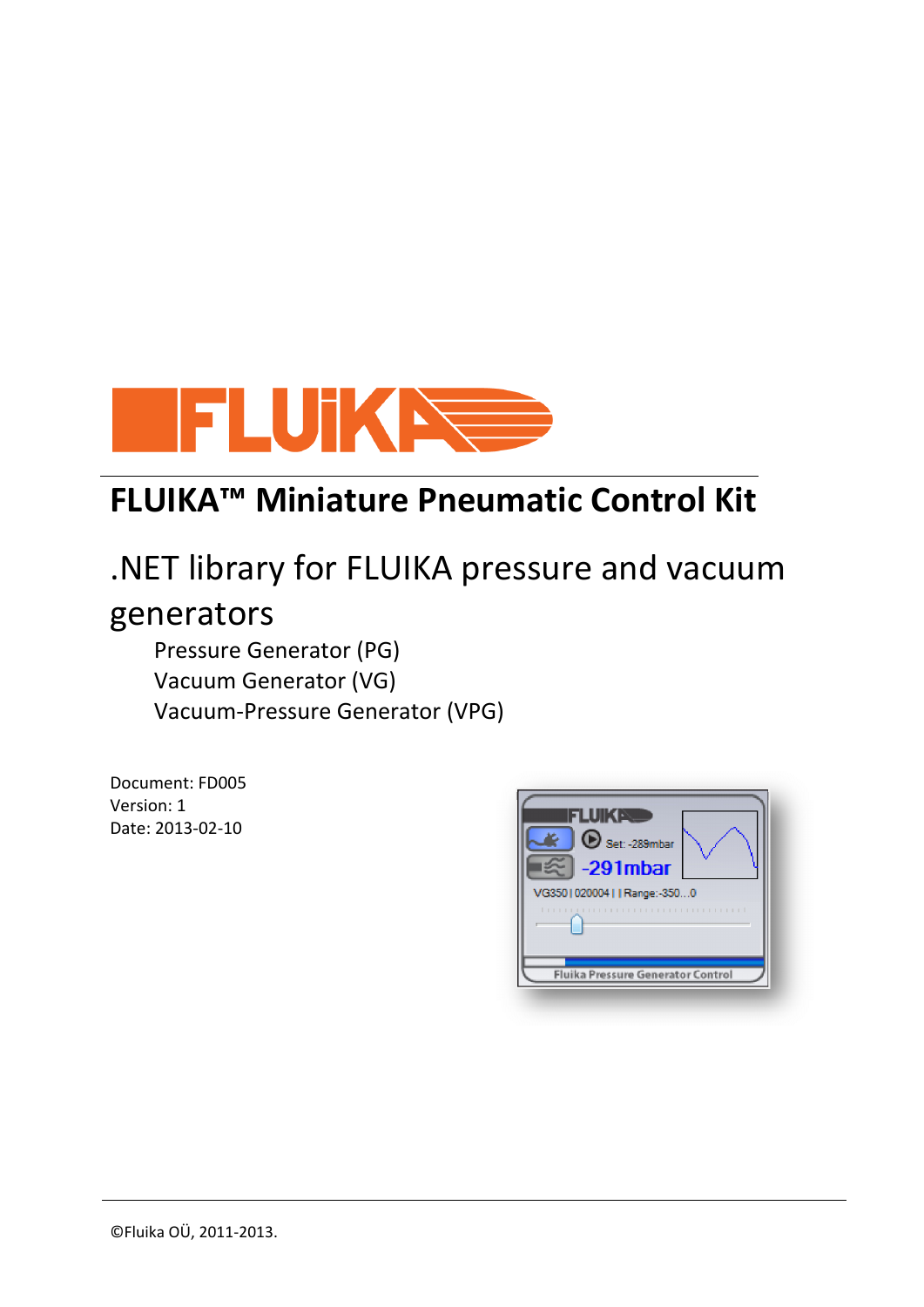

#### **Disclaimer**

We ("Fluika OÜ") believe that our products are safe, while used in the intended manner and under normal conditions. However it is entirely your ("Buyer's") responsibility to ensure safety of your application, setup or eventual system, where our products have been used as components. As well as it is your responsibility to ensure, that your eventual system meets with your specification. Our products are not intended for critical applications, where failure of the device may result in hazard to life or compromise any other ways safety of person or property (Life support and safety applications). Any unintended use is entirely at the risk of buyer, where we have no liability. We disclaim all liability arising from this information and its use.

Fluika name and logo are trademarks of Fluika OÜ, Estonia. All other trademarks mentioned in this document are property of their respective companies.

#### **IMPORTANT**

Due to constant development of our devices, upgraded firm- and software, your actual device or software behavior may differ from that in this documentation. Therefore it is important to obtain latest documentation from our web site (www.fluika.com). All documents are indexed and named FD followed by three digit document number and eventually version number (eg. "FD001-v1.pdf"). Also source codes, project examples and tutorial videos can be found on our web site.

### **CONTENT**

This document contains detailed information how to use .NET library to control FLUIKA™ Pressure / Vacuum / Vacuum-Pressure Generators ("devices"). For General information and guidance, please read first General User's Manual of FLUIKA™ Kit (Document: FD001) and hardware manual of pressure and vacuum generators (Document: FD003). Present document describes:

- User interface
- .NET programming
- An example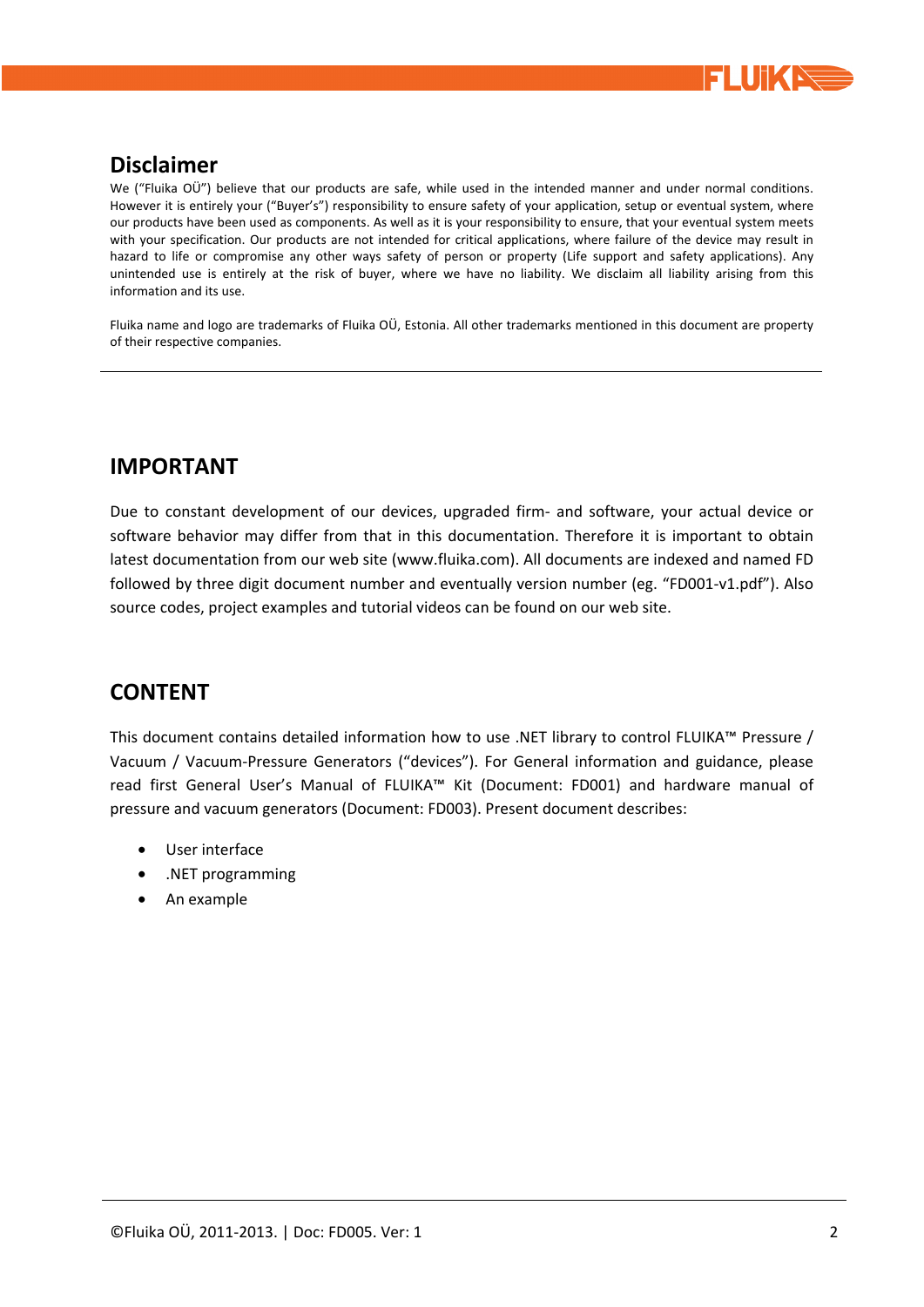

#### **USER INTERFACE**

For easy and convenient development of your custom control applications, Fluika .NET library provides graphical user interface components, which can be quickly integrated into your program.

For use in your .NET project, place Fluika library containing FluikaPG.dll, FluikaDeviceManager.dll and folder FDM Settings into your development folder (and eventual folder of your application). Add component FluikaPG into your toolbox (Toolbox --> Right mouse click --> "Choose Items ..." from drop down menu -->.NET Framework components -->Browse --> Choose FluikaPG.dll file)

Now you can place a graphical control element (type: **FluikaPG.FluikaPGControl**) into your software (Figure 1). Use as many control elements as many different pressure controllers are needed in the project. The actual software design can be slightly different weather you use one or multiple controllers at the same time. See later examples.



**Figure 1** | Graphical user element component (size: 215 x 169 pix) containing everything for manual connection and control of the device.

### **PROGRAMMING**

Syntax here is given for .NET C++, but component can be equally used with other languages such as C# or Visual Basic. See example projects! Components and examples have been developed with Visual Studio 2008 and are working on both 32- and 64-bit Windows computers.

## **Properties**

```
int setPressure 
Sets active pressure in mbar-s. Resolution is 1 mbar. Vacuum values are with minus sign. 
String^ searchID 
Is 6 character long string of device ID (Serial number), which this component shall connect. * can be 
used as a wildcard to replace characters, which shall be not considered in search. 
bool enableAutoConnectByID 
If automated searching of devices with ID specified in property searchID allowed.
```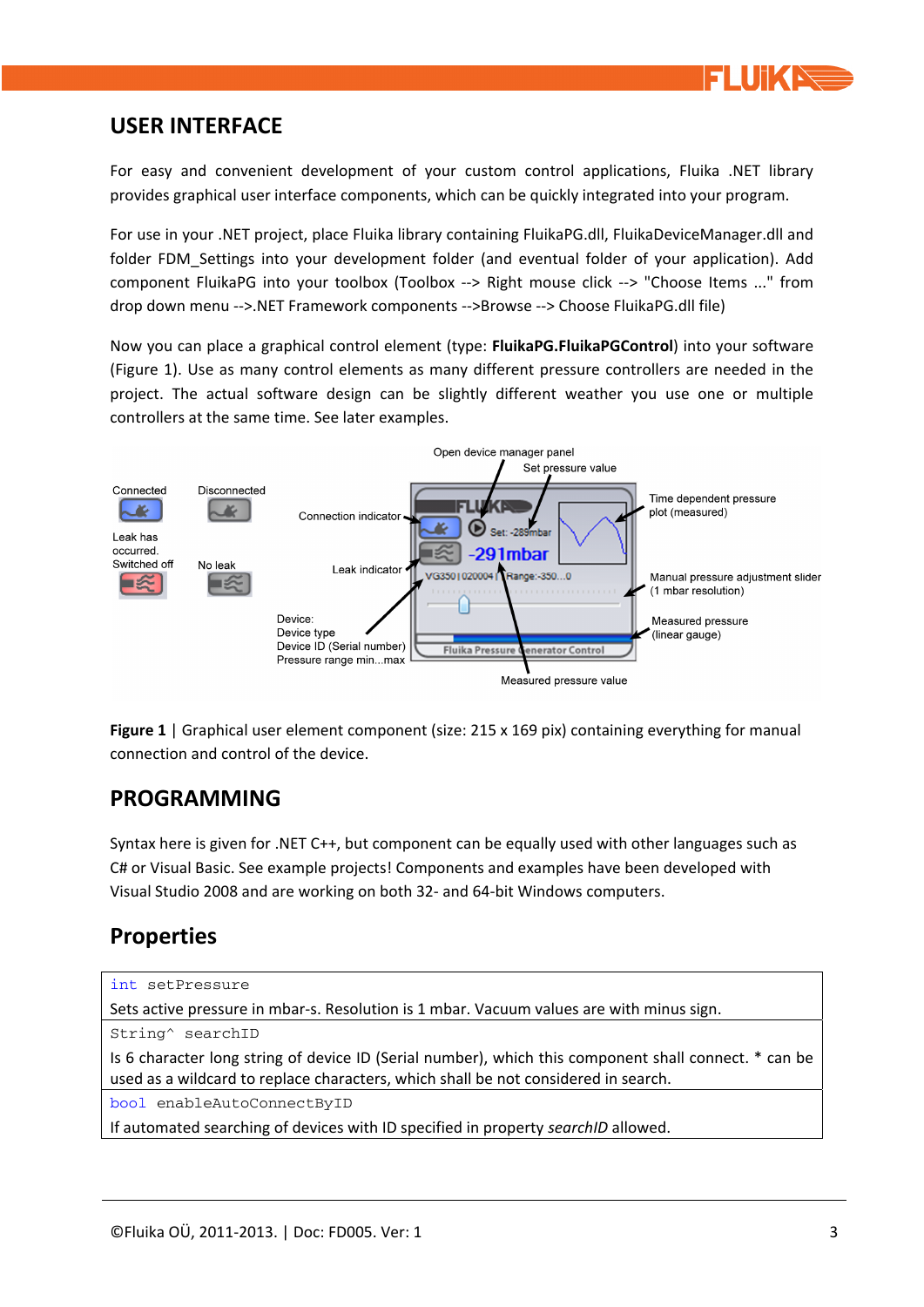

## **Methods**

void activate() Activates FLUIKA device system. This function shall be called first before others. It initializes the component. int getPressure() Returns latest measured pressure value in mbar. Resolution is 1 mbar. Vacuum values are with minus sign. String^ getLastError() Returns code and message of the last error. Error codes are "[0] No Error" If there is no error "[1] Data communication error" If data communication error has occurred "[3] Sensor error" If sensor error has occurred (device restart is required) array<array<String^>^>^ getDeviceList() Returns the latest list of connected devices. This list is a string array with size 256 x 5. Each of 245 lines represents on COM port counted from 1 to 256. Each line has 5 String values:  $\bullet$  First is by port number (1 to 256) as a string. Second port status, which can have4 different states: o "OFFLINE" No device connected to this port. o "BUSY" Port could not be opened. Either hardware problem or port is already opened by same or another program. o "NOREPLY" Device do not reply as fluika device. Either connected device is not fluika device, or hardware failure has occurred. o "FLUIKA" Device is recognized as FLUIKA device. Third is deviceID (SN: 6-digits), if it is fluika device, otherwise empty string Fourth is device type (eg. "PG500") Fifth is device alias name (*this is becoming obsolete!*) int getResponseTime() Returns the latest response time. It is updated before the ResponseTimeReceived event is called. If pressure is set either by the function setPressure or by slider than time is counted between setting the value and until it is reached. Unit is ms. int previouosSetPressure() Returns the previous set pressure value. Not the current, but one before it. void calibrationSettings(array<int>  $^{\circ}$  value) Loads a set of calibration constants into device. This feature is currently under development. But will allow in future tuning device performance without chaning the firmware. void setLeakTime(int value) Sets leak time. This is maximum continous allowed pumping time before pumps shuts off. Time is given in seconds. Minimum 1, maximum 100 seconds. Default is 10s. This is to protect pressure generator from continuous empty run, which may shorten its lifetime. void deviceOff() Switches off all pneumatic components in device. It minimizes power consumption and pressure Returns to atomospheric pressure, 0. void pumpingOff() Switches off pumping, but does not release valves. Pressure returns slowly to 0 due to leaks. int getMinPressure() Gets minimum pressure value of currently connected device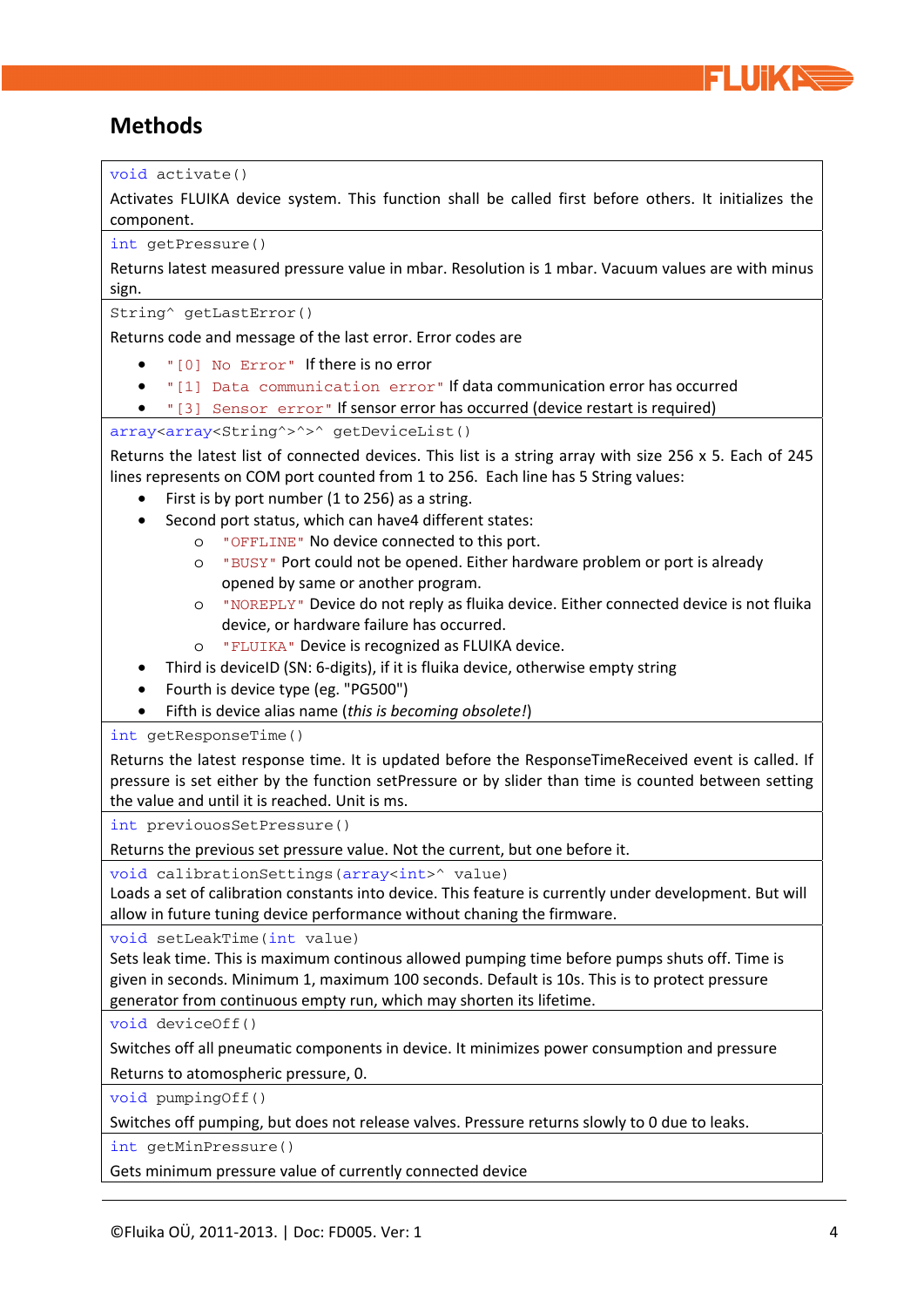

int getMaxPressure()

Gets maximum pressure value of currently connected device

String^ deviceID()

Gets device ID (Serial number) of currently connected device

String^ deviceType()

Gets device type of currently connected device. Eg. "PG500" or "VG350"

String^ devicePort()

Gets COM port of currently connected device

bool isConnected()

Is device connected currently

void updateDeviceList()

Gets device ID (Serial number) of currently connected device

void connectDevice(int portNr)

Connect to a device with following COM port number

void disconnectDevice()

Disconnect device

#### **Events**

BecameConnected

This event is called when device became connected

BecameDisconnected

This event is called when device became disconnected, either by programmed disconnection or by phyiscal loss of connection (eg. cable was pulled out)

PressureChanged

This event is called when set pressure value has been changed, either through code or user interface

PressureReadingUpdated

This event is called when read pressure value has been updated

ErrorOccured

This event is called when error occured

LeakOccured

This event is called when leak occured. When leak occurs, pump is switching off, until pressure value is set again

UpdatedDeviceList

This event is called when device list became updated

ResponseTimeReceived

This event is called when set pressure value has been reached and response time has been determined